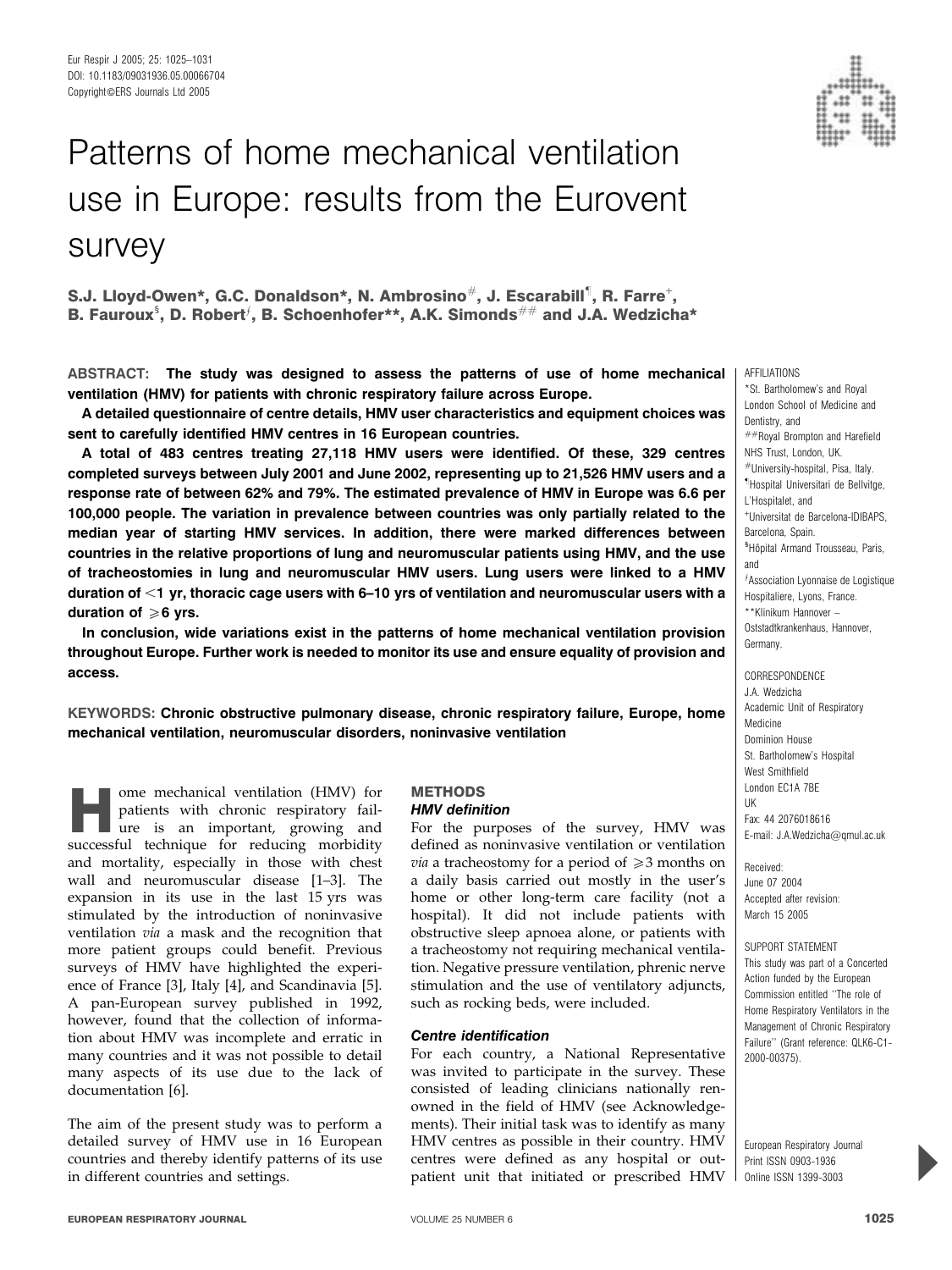and/or co-ordinated HMV services. Various methods were used for this process depending on the situation in each country. Registers of HMV centres and users were available in some countries (Sweden, Denmark, The Netherlands, Belgium), whilst others used information from previous surveys, national organisations and personal knowledge.

Unless the lists of centres and user numbers were thought to be complete, National Representatives were asked to conduct a preliminary centre identification process with a one-page questionnaire sent to all potential centres covering respiratory, intensive care, neurology and paediatric specialities. This questionnaire asked whether the centre had any HMV users and, if so, how many. At completion of this process, an estimate of the number of centres, users and the national prevalence was possible. Prevalence rates were calculated from population statistics for 2001 provided by each National Representative. From these estimates, an approximate response rate of completion of the full survey was also made possible.

### Survey content

A draft of the survey was written by the co-authors and sent to all the National Representatives for comments prior to a meeting of all parties in June 2001 where each definition, section and question was modified to ensure that the final survey would accurately collect data on the practices in each country. The final survey was identical in each country and was translated appropriately. The survey included questions about the centre itself (type of institution and year of starting HMV), the number of HMV users on July 1, 2001, and basic, pooled details about their users, such as sex ratio, age ranges and the time on HMV in yrs. The survey also asked for details of the users' causes for respiratory failure, divided into three disease categories: 1) Lung: lung and airway diseases: chronic obstructive pulmonary disease (COPD), cystic fibrosis, bronchiectasis, pulmonary fibrosis and paediatric diseases, including bronchopulmonary dysplasia; 2) Thor: thoracic cage abnormalities: early-onset kyphoscoliosis, tuberculosis sequelae such as thoracoplasty, obesity hypoventilation syndrome and sequelae of lung resection; 3) Neur: neuromuscular diseases: muscular dystrophy, motor neurone disease (including amyotrophic lateral sclerosis), post-polio kyphoscoliosis, central hypoventilation, spinal cord damage and phrenic nerve paralysis.

A subsequent section requested a breakdown of the type of ventilator and interface currently used for the patients in each disease category.

# Survey distribution and collection

Surveys were sent out by the National Representatives to all centres from July 2001 onwards with a covering letter of explanation. Two written reminders were sent out to centres not returning surveys, followed up by one telephone reminder. Completed surveys were returned to the National Representatives where copies were made and the originals sent to the data collection centre in London, UK. The deadline for receipt of the completed surveys was June 1, 2002.

# Data entry and analysis

All data relating to centres, and therefore users, was coded and kept strictly confidential. Data was summarised for each country using nonparametric statistics and are presented as

median (interquartile range, unless otherwise indicated). Spearman's rank correlations were used to identify relationships in various centre and user characteristics. Chi-squared tests were utilised were the variable had a binomial distribution. Individual centre data was also analysed nonparametrically in a similar fashion. Paediatric centres and French Associations were not included in the centre analysis as they were at the extremes of centre size and would have biased the relationships.

# **RESULTS**

### Estimated prevalence

The estimated prevalence of HMV was 6.6 per 100,000 people in the 16 European countries surveyed. Table 1 shows the estimated number of centres and users after the initial centre identification process and the estimated prevalence that was calculated for each country. Prevalence was closely related to a country's median year of starting HMV (see below).

# Survey response rate

A total of 329 centres completed and returned the full survey. Table 1 shows the actual number of centres and HMV users on which data was collected for each country and national response rates. Of the originally identified centres, 62% completed full surveys. For some countries, the actual number of centres was greater than that estimated since during the process of survey distribution and collection, further centres were identified. France's estimated number of centres was an approximation of the number of Associations plus known large prescribing centres.

Overall, the surveys provided data on 21,526 HMV users, giving a response rate of 79% by user numbers. Some of these users may be described twice by, for example, French Associations and Hospital units. A total of 2,787 users were included in the Associations' surveys. Outside France, a further 2,230 users were described as having ''shared care'' with another unit. Taking these two situations into account, the absolute minimum number of individual users described in the surveys is 16,509 (61% of the estimated number). There was a close relationship between the estimated and actual number of both centres and users (r=0.828, p<0.001 for centres; r=0.932, p<0.001 for users).

# Institution characteristics

### Institution type

Excluding French Associations, 40% of the surveys were completed by university hospitals, 50% by non-university hospitals and 10% by a mixture of private institutions, outpatient or rehabilitation centres. Figure 1 shows the variation in the type of institution between countries. Overall, university hospitals had more users (university: 40.5 (13.5– 87.5); non-university 14.5 (6.5–38);  $p<0.001$ ), had started their service earlier (year of starting: university: 1991 (1987–1996); non-university 1994 (1990–1998);  $p=0.002$ ), were more likely to be referral centres  $(p<0.001,$  Chi-squared test) and had initiated more users themselves (percentage initiated: university: 97.5 (91–100); non-university 93 (80–100); p=0.025).

# Year of starting HMV and centre size

The median year of starting HMV by country (fig. 2) was related to the country prevalences, with countries starting earlier having a greater prevalence  $(r=0.611; p=0.02)$ . The year of starting also determined the country's median centre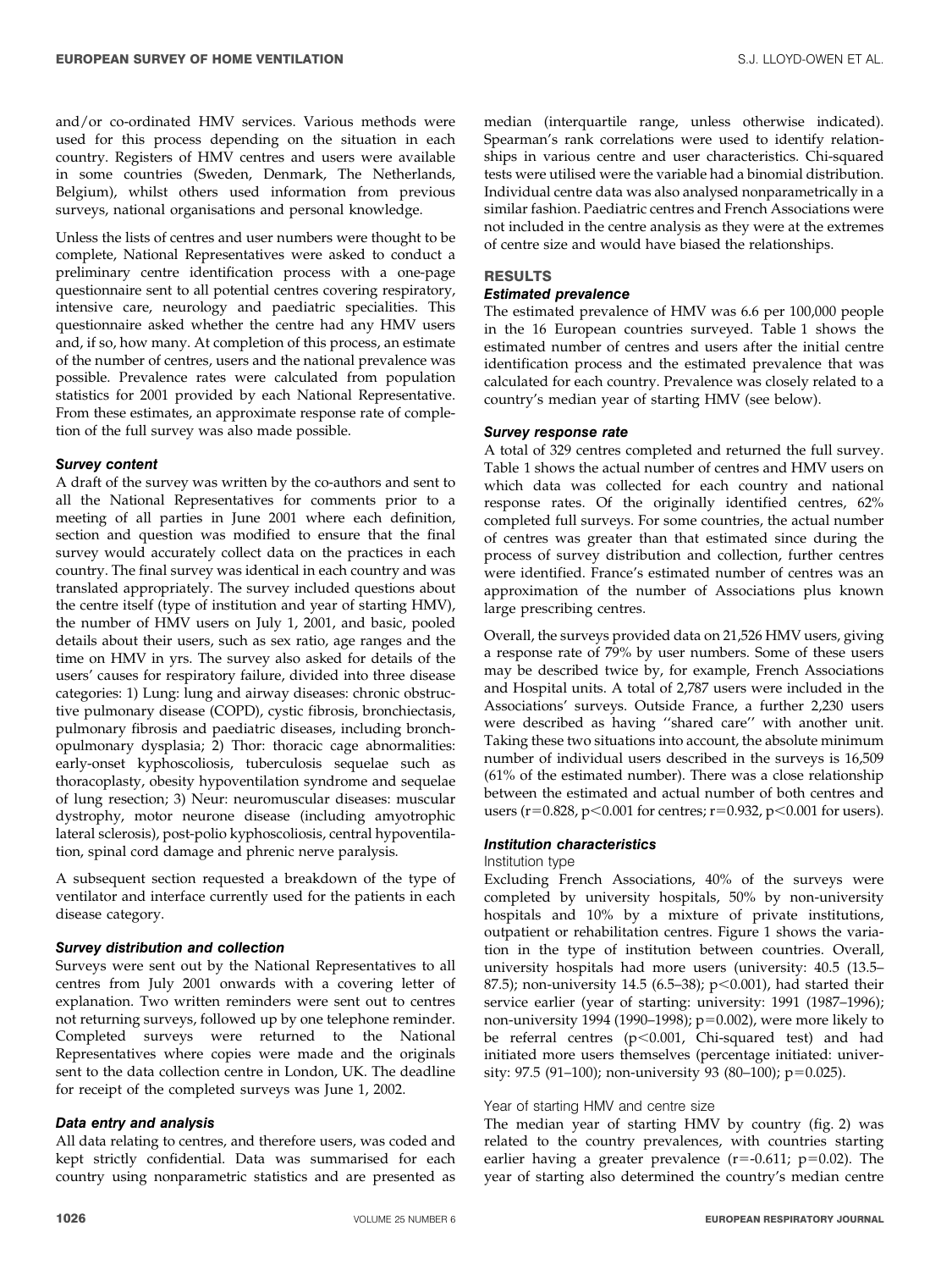TABLE 1 Estimated number of centres, home mechanical ventilation users and prevalence#

|                      | <b>Estimated</b> |              |                         | Actual         |              | Response rate % |              |
|----------------------|------------------|--------------|-------------------------|----------------|--------------|-----------------|--------------|
|                      | <b>Centres</b>   | <b>Users</b> | Prevalence <sup>1</sup> | <b>Centres</b> | <b>Users</b> | <b>Centres</b>  | <b>Users</b> |
| <b>Austria</b>       | 8                | 300          | 3.8                     | $\overline{7}$ | 508          | 88              | $100^{+}$    |
| <b>Belgium</b>       | 23               | 500          | 5                       | 17             | 501          | 74              | 100          |
| <b>Denmark</b>       | $\overline{c}$   | 500          | 9.6                     | $\overline{c}$ | 503          | 100             | 100          |
| <b>Finland</b>       | 20               | 450          | 8.7                     | 16             | 121          | 80              | 27           |
| France <sup>§</sup>  | 50               | 10000        | 17                      | 58             | 6338         | $100^{+}$       | 63           |
| Germany              | 54               | 5000         | 6.5                     | 22             | 4220         | 41              | 84           |
| Greece               | 12               | 70           | 0.6                     | 5              | 122          | 42              | $100^{+}$    |
| Ireland              | 15               | 155          | 3.4                     | 14             | 155          | 93              | 100          |
| <b>Italy</b>         | 70               | 2200         | 3.9                     | 44             | 1928         | 63              | 88           |
| <b>Netherlands</b>   | $\overline{4}$   | 900          | 5.6                     | 9              | 918          | $100^{+}$       | $100^{+}$    |
| Norway               | 38               | 350          | 7.8                     | 17             | 377          | 45              | $100^{+}$    |
| Poland               | 8                | 40           | 0.1                     | 17             | 46           | $100^{+}$       | $100^{+}$    |
| Portugal             | 39               | 933          | 9.3                     | 20             | 801          | 51              | 86           |
| Spain                | 35               | 2500         | 6.3                     | 15             | 1400         | 43              | 56           |
| Sweden               | 65               | 900          | 10                      | 17             | 746          | 26              | 83           |
| <b>UK</b>            | 40               | 2320         | 4.1                     | 47             | 2842         | $100^{+}$       | $100^{+}$    |
| <b>All countries</b> | 483              | 27118        | 6.6                     | 329            | 21526        | 62              | 79           |

Data are presented as n, unless otherwise indicated. #: actual numbers in completed surveys and estimated percentage response rates; " : prevalence per 100,000 of the population; <sup>+</sup>: actual percentage response is >100%, but 100% used as maximum so as not to spuriously elevate the overall response rate; <sup>s</sup>: France's estimated number of centres includes the number of Associations plus known large prescribing hospitals.

size (as measured by user numbers; fig. 3) with larger centres seen in countries starting earlier ( $r=-0.602$ ;  $p=0.014$ ).

# User characteristics

### Disease categories and demographics

There were large differences between countries in the relative percentages of users in the three disease categories (fig. 4). There was a close relationship between lung and thoracic users and age  $>66$  yrs (Lung: r=0.447, p<0.001; Thor: r=0.265, p<0.001) with a



FIGURE 1. Percentage of each institution by country.  $\blacksquare$ : university hospital; ■: non-university hospital;  $\Box$ : private institution; ■: other; **Ø: French Association.**  reciprocal positive relationship between younger age (0–65 yrs) and neurological users (age  $0-16$  r=0.324, p<0.001; age 17–25 r=0.382, p<0.001; age 26–65 r=0.179, p=0.003). Lung users were more often male  $(r=0.163; p=0.006)$  and thoracic users more often female ( $r=0.132$ ;  $p=0.027$ ).

University centres had a higher proportion of neurological users and non-university hospitals more lung users (percentage:



FIGURE 2. Median (interquartile range) year of starting home mechanical ventilation (HMV) for each country. Denmark shows the median and full range as only two centres were included.

P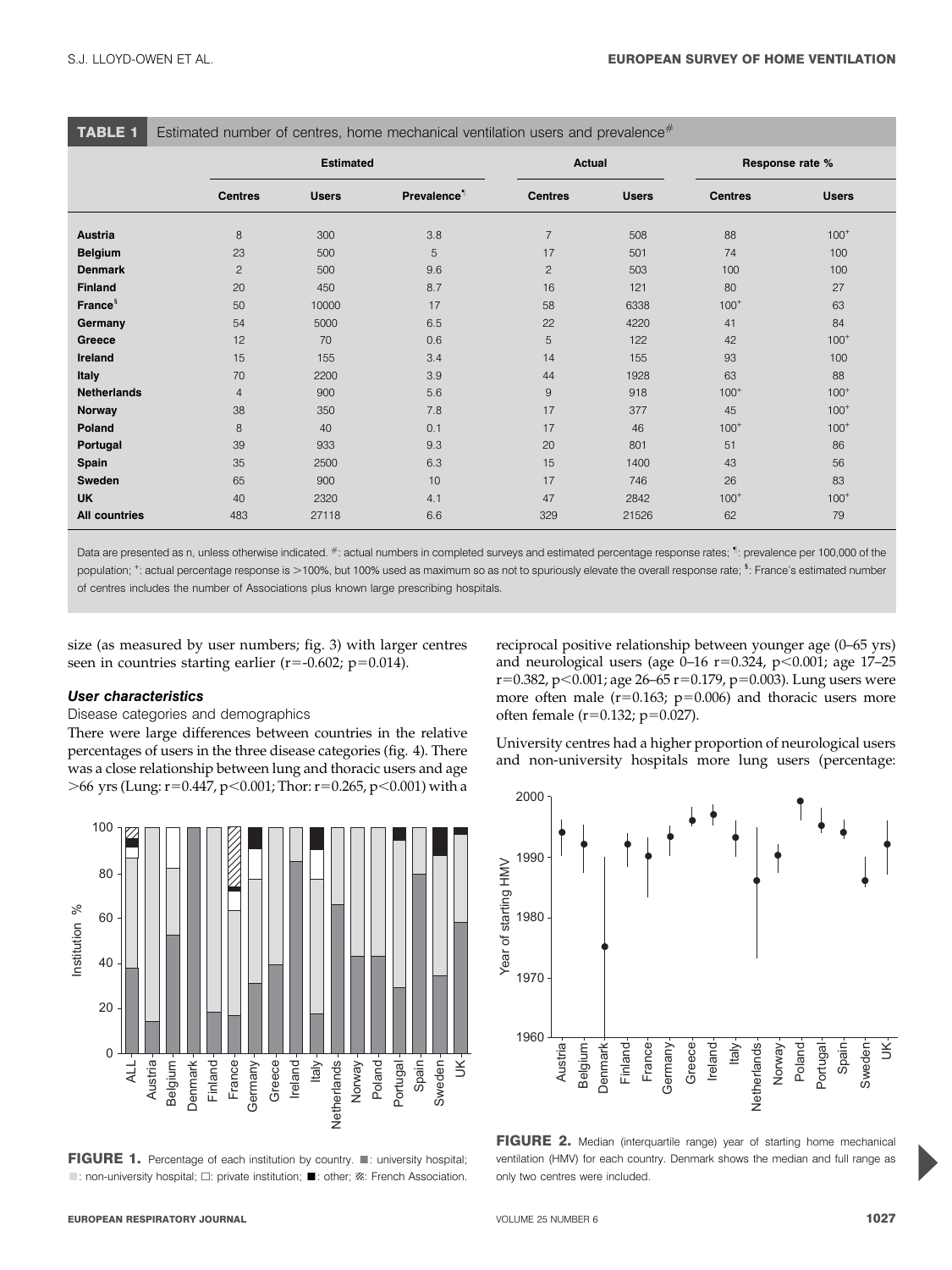

FIGURE 3. Median (interquartile range) centre size for each country measured by number of home ventilation users. Denmark shows median only (range 250–253 for its two centres).

Neur: university 36.4 (17.5–70); non-university 19.9 (6.7–58.3); p,0.001. Lung: university 20 (3.2–39.9); non-university 37.5  $(9.9–70.6)$ ;  $p=0.001$ ). Non-university hospitals had more elderly users (percentage  $>66$  yrs: university 33.3 (18.2–50); nonuniversity 40 (16.7–58.3);  $p=0.036$ ). Centres starting their service earlier had more neurological and less lung users (year of starting related to: Neur:  $r=-0.324$ ,  $p<0.001$ ; Lung:  $r=0.261$ ,  $p<0.001$ ).

### Years on HMV

Figure 5 shows the variation in the number of years each country's HMV users had been on ventilation. This was related to a country's median year of starting HMV; those countries starting earlier had more users on ventilation for  $\geq 10$  yrs  $(r=-0.847; p<0.001)$  and fewer for  $\leq 1$  yr (r=0.55; p=0.03). This



FIGURE 4. Percentage of users in each disease category by country (see Methods section for an explanation of disease categories).  $\blacksquare$ : lung/airways;  $\blacksquare$ : thoracic cage;  $\square$ : neuromuscular.



FIGURE 5. Duration of ventilation (number of yrs) by country.  $\blacksquare$ : <1 yr;  $\blacksquare$ : 1– 5 yrs;  $\Box$ : 6–10 yrs;  $\blacksquare$ :  $\ge$  11 yrs.

was true for all the centres. In addition, larger centres had less users starting in the previous year ( $r=-0.198$ ;  $p=<0.001$ ) and more users on for 6–10 yrs ( $r=0.457$ ;  $p<0.001$ ).

### Disease categories and years on HMV

Overall, neurological users were most likely to have been on ventilators for  $>6$  yrs (6–10 yrs: r=0.246, p<0.001;  $>10$  yrs:  $r=0.273$ , p $<0.001$ ). Lung users had an opposite pattern, with more ventilated for  $\leq 1$  yr (r=0.322; p $\leq$ 0.001). Thoracic users were associated with a length of time on HMV of 6–10 yrs  $(r=0.155; p=0.01)$ .

# Equipment

# Ventilator type

Almost all of the HMV users had positive pressure ventilators, with only 0.005% (79 users) having other types. Volume preset positive pressure ventilators were used the least for lung problems and most frequently for neurological problems (% volume: Lung 15%; Thor 28%; Neur 41%). Figure 6 shows the relative proportion of volume and pressure preset ventilators used by each country. Non-university hospitals used more volume preset ventilators for their neuromuscular users than university hospitals (% volume: non-university 50 (0–88); university 25 (0-67);  $p=0.04$ ). Longer established centres used less pressure in all the disease categories (Lung:  $r=0.341$ , p<0.001; Thor: r=0.329, p<0.001; Neur: r=0.203, p=0.002).

### Interface type

Overall, 13% of the survey population had ventilation via a tracheostomy with the highest percentage in neuromuscular patients (Neur 24%; Thor 5%; Lung 8%). Figure 7 shows the variation in the use of different interfaces for the three disease categories between countries. Smaller centres had a higher percentage of neuromuscular users with tracheostomies  $(r=-0.187; p=0.004)$ . Centres starting their HMV service earlier used more tracheostomies for both thoracic and neuromuscular users (Thor: r=-0.346, p<0.001; Neur: r=-0.150, p=0.02).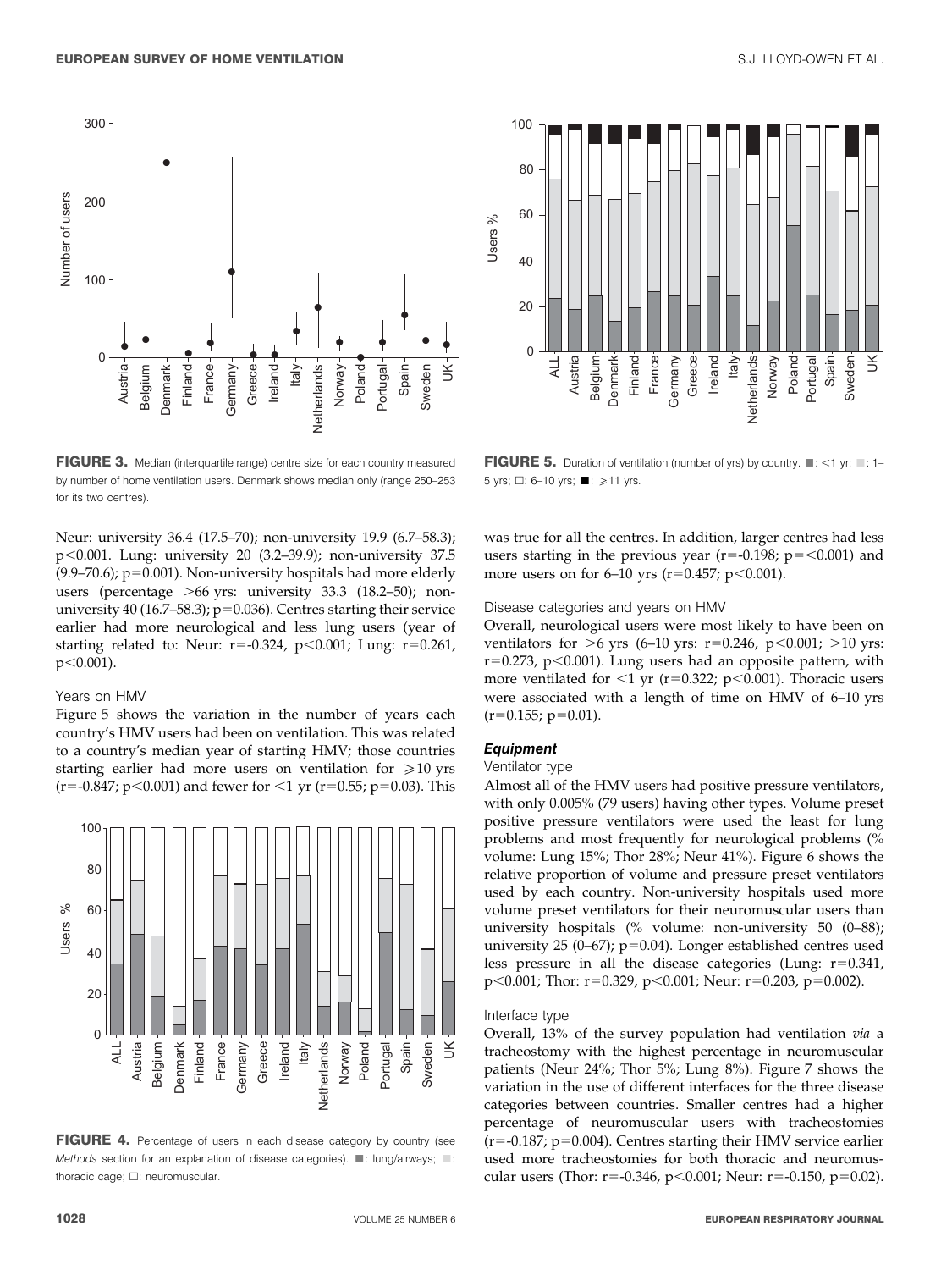

FIGURE 6. Percentage of pressure and volume preset positive pressure ventilators used by all home mechanical ventilation users by country.  $\blacksquare$ : pressure preset;  $\Box$ : volume preset.

# **DISCUSSION**

The present study is the initial report of a major survey into the custom and practices in relation to HMV in 16 European countries. It presents information on centre characteristics, user demographics and equipment choices for 329 centres with up to 21,526 users.

A postal survey requesting detailed information on practices is never completely accurate. The initial challenge was to identify all centres with HMV users. Apart from a few countries with registers of centres, extensive research was involved and an initial questionnaire was sent to all possible centres. Although the response rate to this was not 100%, all National Representatives completed the first stage thoroughly and were confident that their estimate of the number of centres and users was as accurate as possible at the time. Therefore, the estimated comparative prevalence has some validity, although conclusions should be seen in the context of the method used by each country.

The estimated prevalence of HMV in Europe was 6.6 per 100,000 people with the highest prevalences in France, Denmark, Sweden, Portugal, Norway and Finland. There was a close relationship between the median year each country started HMV services and their estimated prevalence. This effectively explains the lower prevalences for Poland and Greece, as well as the higher prevalences in Scandinavia and France. However, this cannot be the only explanation for the variability. France, Denmark and Sweden have detailed observatories [3] or registers [4] of their associations/centres and user numbers; they also started their service at similar times. Nonetheless, there remains a marked variation in prevalence, with France's 70% higher than the other two countries. The true prevalence of HMV in Europe can only be measured from accurate and up-to-date national and international registers of users, and is likely to be higher than the estimate from this survey.



FIGURE 7. Percentage of nasal and facial masks and tracheostomies for each disease category by country for a) lung, b) thoracic and c) neuromuscular home mechanical ventilation (HMV) users.  $\Box$ : nasal mask;  $\Box$ : facial mask;  $\Box$ : tracheostomy. No data was available for Polish lung users.

The overall response rate to the main survey was good, with returns from 62% of identified centres. The responding centres represented up to 79% of the estimated number of users. The centres failing to return the surveys were more likely to be smaller, as demonstrated by most countries' higher response rate by user rather than centre numbers. For example, the 26% of Swedish responding centres represented 83% of the welldocumented HMV user population of that country [5]. The

P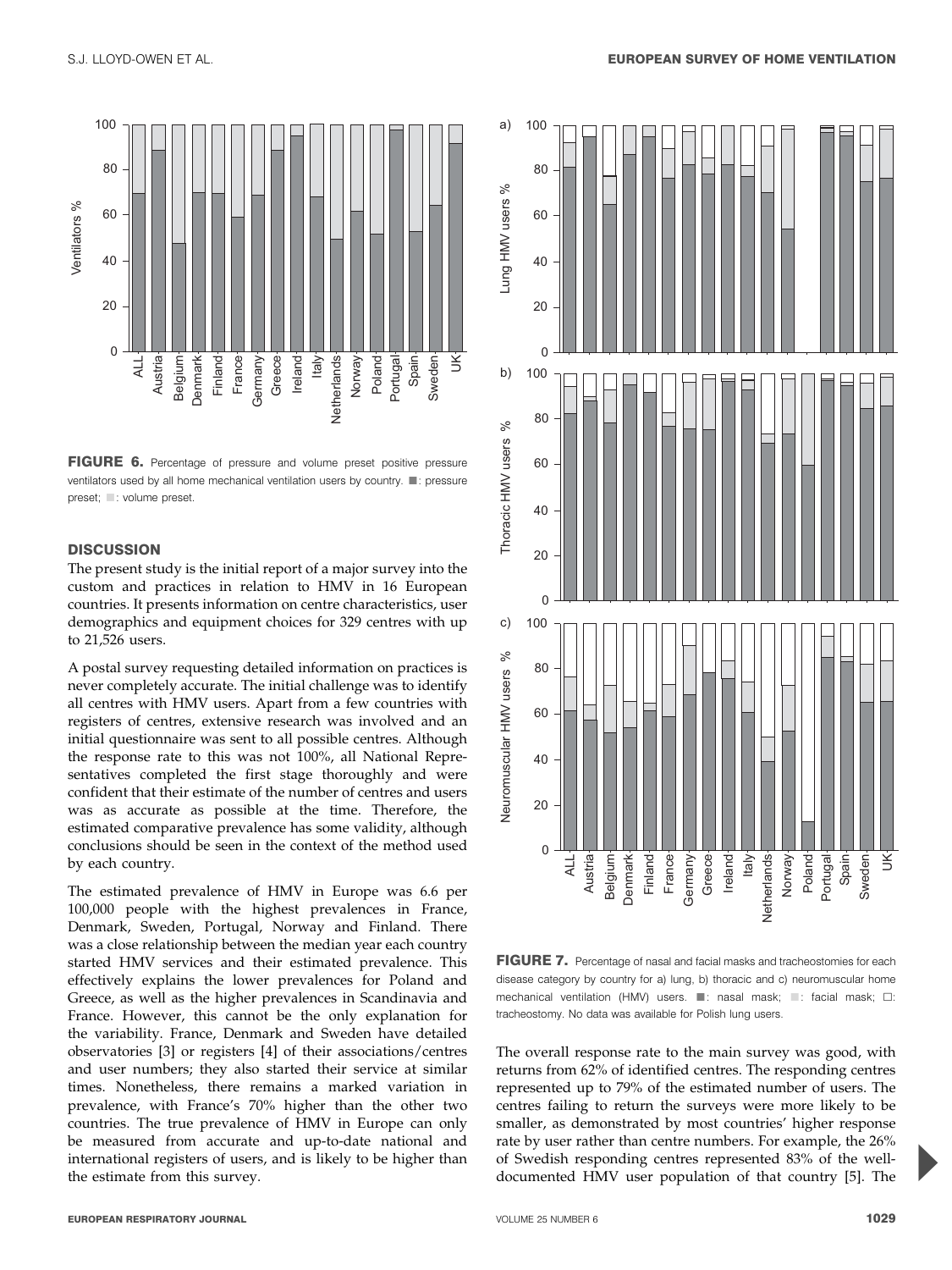close correlation between the estimated and surveyed number of centres and users suggests that there were no large discrepancies. Therefore, the data presented on centre characteristics, user demographics and equipment choices are likely to be a realistic representation of the situation in each country and Europe as a whole.

The variation between countries in the proportion of lung and neuromuscular patients ventilated is conspicuous. The lung users in this survey were more likely to be male and aged .65 yrs. The majority, therefore, are likely to represent COPD patients. The survey showed that  $34\%$  of HMV users ( $>7,000$ people) had lung diseases, and  $38\%$  were aged  $>66$  yrs. Therefore, despite conflicting evidence of a long-term benefit for ventilation in COPD patients [7–10], the current authors have found that it is being used on a wide scale. Previous reports have indicated an increasing rate of ventilation for COPD patients in France [11] and Switzerland [12]. However, high levels of variation in the relative percentage of lung users demonstrate that this is not true for all countries.

This may help explain the variable estimated prevalences of HMV between similar countries. For example, France's excess compared with Denmark and Sweden may be a reflection of the greater interest in the ventilation of COPD patients in some French centres. In contrast, there are still large differences in prevalences among other countries with similar proportions of lung patients. Germany has a prevalence that is 40% higher than Italy; Portugal's is more than double that of Austria. Among those countries with a greater proportion of neuromuscular users, after considering the year of starting, variations remain evident. Denmark's prevalence is 40% higher than the Netherlands; Finland is similarly ahead of Belgium. Thus, there are clearly many factors contributing to the variation in estimated prevalences, but it is likely that at least some of the explanation lies in different national attitudes to the potential value of long-term ventilation in both lung and neuromuscular conditions. The system of reimbursement may be an explanation in some countries with national policies, dictating which users are ventilated. For example, Belgium has strict criteria for agreeing to reimbursement for ventilated COPD patients.

Many studies have shown equivalent effects of pressure and volume preset ventilators on blood gases [13], ventilatory pattern [14], and nocturnal oxygen saturation [15]. Although there is evidence to suggest that volume preset ventilators offer an advantage in patients with the most severe respiratory failure [16], this may not be borne out in routine clinical practice. In general, older centres used more volume preset ventilation; they also had patients on HMV for a greater number of years. Therefore, these users may represent a cohort with more severe respiratory failure. The older centres may also have used volume preset ventilators in the past as they were more commonly available in the 1980s and early 1990s and have not switched their longer term users to newer machines. The variation between countries in their choice of ventilator type is also likely to be a reflection of national ventilator company activity and other logistical or reimbursement policies.

The use of tracheostomy varied considerably between countries. Only France, Greece, Italy and Belgium had a significant percentage of lung users with tracheostomies. France has the most experience of this technique in COPD, with variable results from published trials comparing ventilation via a tracheostomy with oxygen therapy alone [17–18]. In countries with comparatively more neuromuscular users, variations were also apparent in the relative use of tracheostomy for these patients. A total of 50% of Dutch neuromuscular patients had a tracheostomy, compared with 35% in Denmark and only 18% in Sweden. The evidence for improved outcome with tracheostomy in progressive neuromuscular conditions is limited [19–20] and the conflicting patterns most likely reflect local and national practices, including the availability of carers and other resources.

The survey showed that lung users had been on ventilation for the shortest time and neuromuscular users the longest. This supports previous evidence, measured by the probability of continuing ventilation, indicating a relatively worse prognosis for lung users on long-term ventilation [1–2]. In contrast, it could also reflect a more recent escalation in the use of longterm ventilation in COPD patients. The fact that neuromuscular and thoracic users continue their ventilation for  $\geq 6$  yrs supports previous findings that neuromuscular and thoracic patients can be maintained on ventilation for many years [2].

In conclusion, the present well-supported survey has provided reliable estimates of the prevalence of home mechanical ventilation in Europe and has revealed a large variation in the 16 countries involved. It has also shown different patterns of home mechanical ventilation use, especially in its application in older patients with chronic obstructive pulmonary disease and the use of tracheostomies in neuromuscular users. It should facilitate national and European planning for home mechanical ventilation in the future, particularly with the recent expansion of the European Union. Europe-wide registers of centres/users, guidelines and further epidemiological research would aid the development of home mechanical ventilation services and ensure equality of provision and access.

# ACKNOWLEDGEMENTS

The contributors to the Concerted Action included five partners, other members of the Steering Committee and 16 National Representatives. The partners were N. Ambrosino (Italy), J. Escarabill (Spain), R. Farre (Spain), D. Robert (France) and J.A. Wedzicha (UK). Together with the five partners, the Steering Committee included G.C. Donaldson (UK), B. Fauroux (France), S.J. Lloyd-Owen (UK), B. Schoenhofer (Germany) and A.K. Simonds (UK). The National Representatives for each country were T. Wanke (Austria), D. Rodenstein (Belgium), O. Nørregaard (Denmark), R. Pirtimaa-Kaitanen (Finland), J-F. Muir (France; with A. Cuvelier), G. Laier-Groeneveld (Germany), N. Siafakas (Greece; with M. Klimathianaki), W. McNicholas (Ireland; with L. Doherty), A. Vianello (Italy), M. Kampelmacher (The Netherlands), S.O. Mollestad (Norway), J. Zielinski (Poland), J.C. Winck (Portugal), F. Masa (Spain), B. Midgren (Sweden) and M. Elliott (UK). In addition, the authors would like to thank all the centres who took part in the survey and acknowledge the organisational support provided by N. Roberts and database design advice provided by K. St Louis.